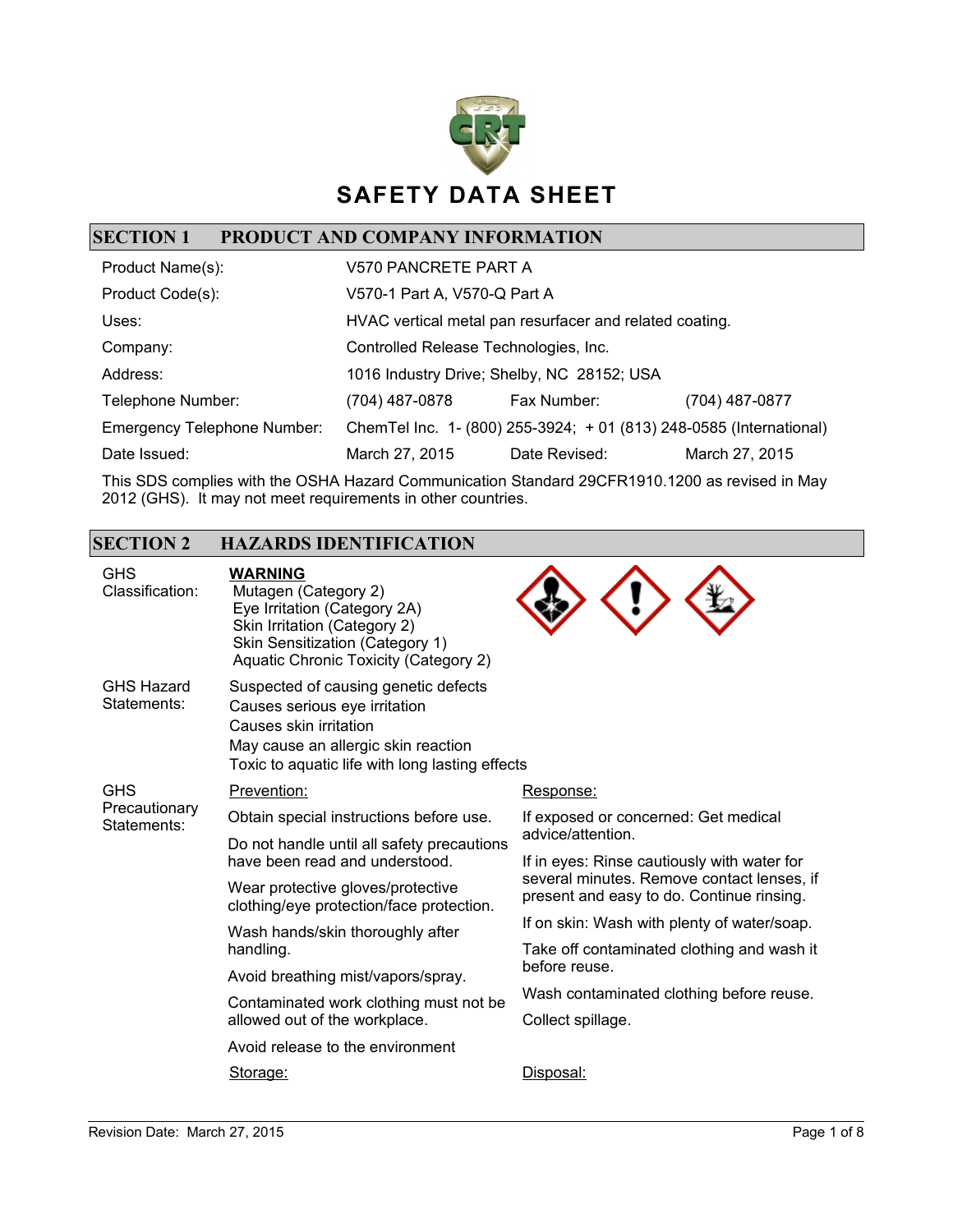### **SECTION 2 HAZARDS IDENTIFICATION**

Store locked up. Dispose of contents/container in accordance with local/regional/national/international regulations.

**GHS** Approximately 0% of this mixture consists of ingredient(s) of unknown acute toxicity.

Assessment: Approximately 0% of the mixture consists of ingredient(s) of unknown hazards to the aquatic environment.

### **SECTION 3 COMPOSITION / INGREDIENTS**

| <b>Component</b>                   | <b>CAS Number</b> | <b>EC Number</b> | <b>Concentration</b> |
|------------------------------------|-------------------|------------------|----------------------|
| Aryl glycidyl ether                | Proprietary       | ---              | $10 - 30\%$          |
| Bisphenol-A-epichlorhydrin polymer | 25068-38-6        | 500-033-5        | $70 - 90\%$          |

Trade Secret Claims: Specific chemical identity and/or exact percentage (concentration) of components has been withheld as a trade secret.

#### **SECTION 4 FIRST AID MEASURES**

| First Aid - Eyes:               | In case of contact, immediately flush eyes with plenty of water for at least 15<br>minutes. Get medical attention, if irritation develops.                                                                                                                                                                                                                                                                       |
|---------------------------------|------------------------------------------------------------------------------------------------------------------------------------------------------------------------------------------------------------------------------------------------------------------------------------------------------------------------------------------------------------------------------------------------------------------|
| First Aid - Skin:               | In case of contact, immediately flush skin with plenty of soap and water for at least<br>15 minutes while removing contaminated clothing and shoes. Get medical<br>attention immediately if irritation or rash develops and/or persists. Wash<br>contaminated clothing before reuse.                                                                                                                             |
| First Aid - Ingestion:          | If swallowed and feel unwell, call a physician or poison control center. DO NOT<br>induce vomiting unless directed to do so by a physician or poison control center. If<br>victim is fully conscious, give a cupful of water. Never give anything by mouth to<br>an unconscious person.                                                                                                                          |
| First Aid - Inhalation:         | If respiratory symptoms or other symptoms of exposure develop, move victim away<br>from source of exposure and into fresh air. If symptoms persist, seek immediate<br>medical attention. If victim is not breathing, clear airway and immediately begin<br>artificial respiration. If breathing difficulties develop, oxygen should be<br>administered by qualified personnel. Seek immediate medical attention. |
| Effects – Acute and<br>Delayed: | Important Symptoms / Tissue redness/irritation, rash.                                                                                                                                                                                                                                                                                                                                                            |
| Advice to Physician:            | Treat symptomatically.                                                                                                                                                                                                                                                                                                                                                                                           |

#### **SECTION 5 FIRE FIGHTING MEASURES**

| <b>Extinguishing Media:</b>                               | Treat surrounding material. Water spray, dry chemical, carbon dioxide, or<br>foam is recommended. Carbon dioxide can displace oxygen. Use caution<br>when applying carbon dioxide in confined spaces. |
|-----------------------------------------------------------|-------------------------------------------------------------------------------------------------------------------------------------------------------------------------------------------------------|
| Specific Hazards:                                         | This product is not combustible. This product may give rise to hazardous<br>vapors in a fire. Vapors/fumes may be irritating, corrosive and/or toxic.                                                 |
| Protective equipment and<br>procedures for fire-fighters: | Wear full protective clothing and self-contained breathing apparatus.                                                                                                                                 |
| <b>Additional Advice:</b>                                 | None.                                                                                                                                                                                                 |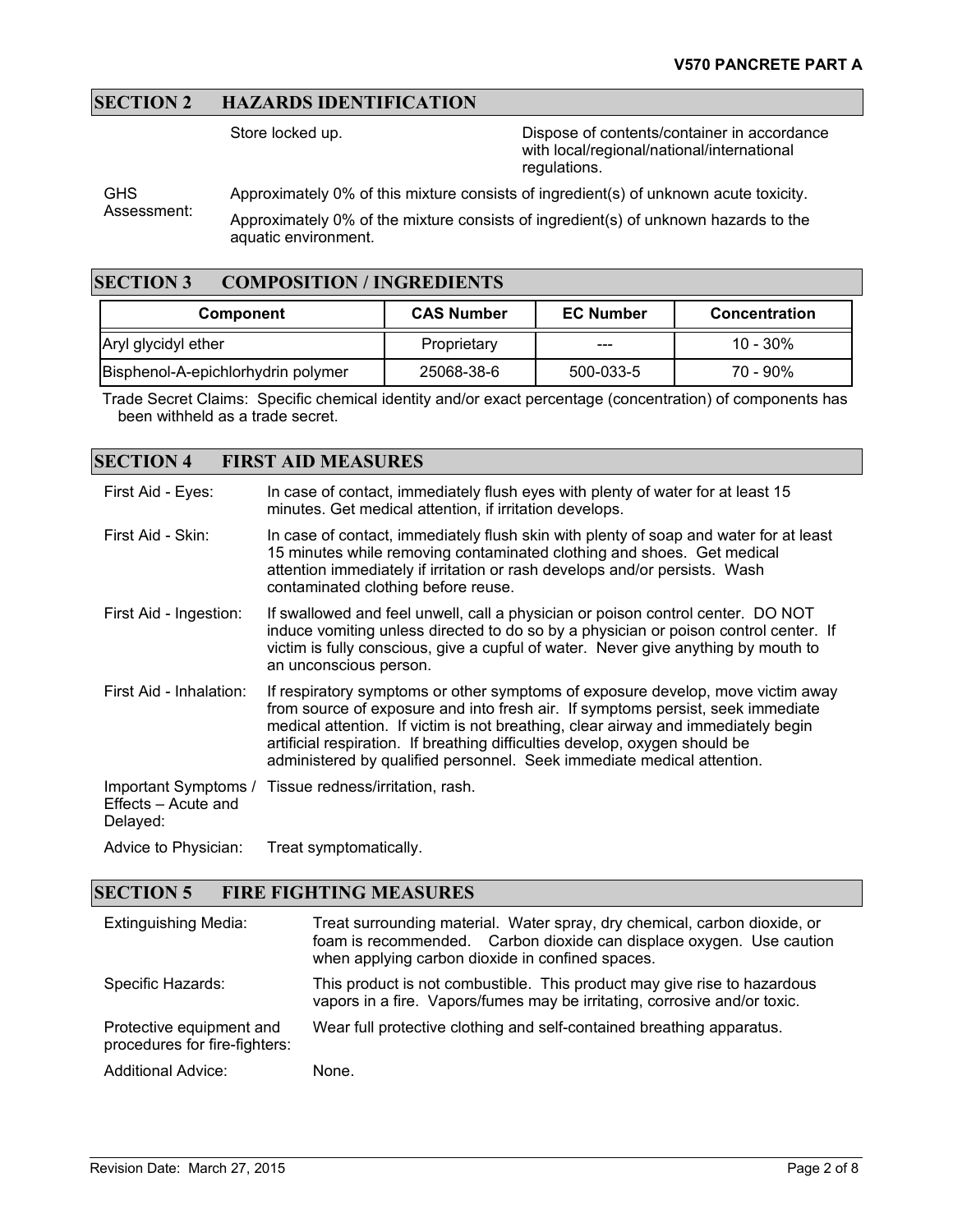# **SECTION 6 ACCIDENTAL RELEASE MEASURES**

| <b>Spill Procedures:</b>          | Wipe up spills with an absorbent towel/material and transfer into suitable<br>containers for recovery or disposal. Finally clean up residual with an<br>appropriate solvent (e.g. acetone), as this product is not soluble in water. |
|-----------------------------------|--------------------------------------------------------------------------------------------------------------------------------------------------------------------------------------------------------------------------------------|
| <b>Personal Precautions:</b>      | Wear suitable protective clothing.                                                                                                                                                                                                   |
| <b>Environmental Precautions:</b> | Prevent the material from entering drains or water courses. Do not<br>discharge directly to a water source. Advise Authorities if spillage has<br>entered watercourse or sewer or has contaminated soil or vegetation.               |

### **SECTION 7 HANDLING AND STORAGE**

| Handling:          | Wear appropriate personal protection (See Section 8) when handling this material.<br>The work area must be equipped with a safety shower and eye wash station. If<br>exposed to the solution, avoid contact with skin and eyes. Wash thoroughly after<br>handling solution. |
|--------------------|-----------------------------------------------------------------------------------------------------------------------------------------------------------------------------------------------------------------------------------------------------------------------------|
| Storage:           | Keep container(s) tightly closed. Use and store this material at temperatures<br>between 15.5 and 26.7°C (60-80°F) away from heat, direct sunlight and hot metal<br>surfaces. Keep from freezing. Keep away from any incompatible materials (see<br>Section 10).            |
| Additional Advice: | Store in original container. Store as directed by the manufacturer.                                                                                                                                                                                                         |

### **SECTION 8 EXPOSURE CONTROLS AND PERSONAL PROTECTION**

| <b>Occupational Exposure</b><br>Standards: | Exposure limits are listed below, if they exist.                                                                                                                                                                              |
|--------------------------------------------|-------------------------------------------------------------------------------------------------------------------------------------------------------------------------------------------------------------------------------|
| Aryl glycidyl ether:                       | None.                                                                                                                                                                                                                         |
| Bisphenol-A-<br>epichlorhydrin polymer:    | None.                                                                                                                                                                                                                         |
| <b>Engineering Control</b><br>Measures:    | Engineering methods to prevent or control exposure are preferred. Methods<br>include process or personnel enclosure, mechanical ventilation (local<br>exhaust), and control of process conditions.                            |
| <b>Respiratory Protection:</b>             | A NIOSH certified air purifying respirator may be used under conditions<br>where airborne concentrations are expected to exceed exposure limits.                                                                              |
| Hand Protection:                           | The use of gloves impervious to the specific material handled is advised to<br>prevent skin contact, possible irritation and skin damage (see glove<br>manufacturer literature for information on permeability).              |
| Eye Protection:                            | Approved eye protection (safety glasses with side-shields or goggles) to<br>safeguard against potential eye contact, irritation, or injury is recommended.<br>Depending on conditions of use, a face shield may be necessary. |
| <b>Body Protection:</b>                    | Impervious clothing should be worn as needed to prevent skin contact.                                                                                                                                                         |

## **SECTION 9 PHYSICAL AND CHEMICAL PROPERTIES**

| <b>Physical State:</b>       | Liquid         |
|------------------------------|----------------|
| Color:                       | Colorless      |
| $O$ dor:                     | Characteristic |
| Odor Threshold:              | Not available. |
| pH:                          | Not available. |
| Melting Point/Range (°C/°F): | Not available. |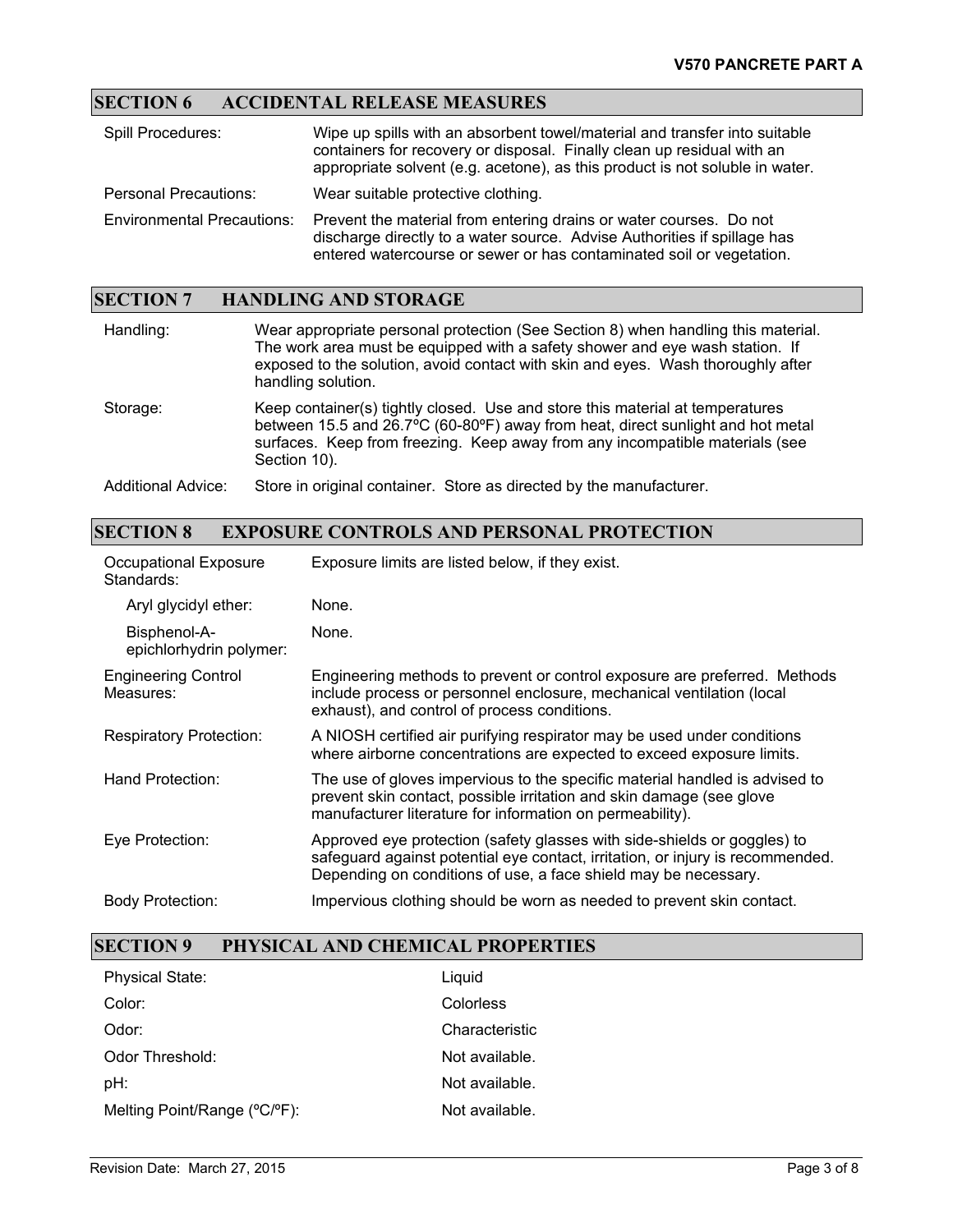# **SECTION 9 PHYSICAL AND CHEMICAL PROPERTIES**

| Boiling Point/Range (°C/°F):                  | > 120°C / 248°F                          |
|-----------------------------------------------|------------------------------------------|
| Flash Point (PMCC) (°C/°F):                   | Not flammable.                           |
| Evaporation Rate:                             | Not available.                           |
| Flammability / Explosivity Limits in Air (%): | Not available.                           |
| Vapor Pressure:                               | $< 2$ mmHg                               |
| Vapor Density (Air = 1):                      | Not available.                           |
| <b>Relative Density:</b>                      | 1.14 $(25^{\circ}C)$                     |
| Solubility in Water:                          | Insoluble.                               |
| <b>Partition Coefficient:</b>                 | Not available.                           |
| Autoignition Temperature (°C/°F):             | Not available.                           |
| Decomposition Temperature (°C/°F):            | Not available.                           |
| Viscosity:                                    | Not available.                           |
| <b>Explosive Properties:</b>                  | None.                                    |
| <b>Oxidizing Properties:</b>                  | None.                                    |
| Volatile Organic Content (VOC) (g/l):         | ca. 1140 g/l (as defined by 40CFR51.100) |

# **SECTION 10 STABILITY AND REACTIVITY**

| Reactivity:                          | Product will undergo exothermic reaction at elevated temperatures<br>(>100°C).                                                                                                                         |
|--------------------------------------|--------------------------------------------------------------------------------------------------------------------------------------------------------------------------------------------------------|
| Stability:                           | Stable under normal storage conditions.                                                                                                                                                                |
| Hazardous Polymerization:            | Will not occur on its own. Heating in bulk or in the presence of excess<br>aliphatic amine curing agent may result in excessive heat generation,<br>which in certain situations may be uncontrollable. |
| Conditions to Avoid:                 | Contact with incompatible materials, excessive heat.                                                                                                                                                   |
| Incompatibilities:                   | Oxidizing agents, strong bases.                                                                                                                                                                        |
| Hazardous Decomposition<br>Products: | Oxides of carbon, aliphatic and aromatic compounds, toxic by-<br>products.                                                                                                                             |

## **SECTION 11 TOXICOLOGICAL INFORMATION**

*If available, toxicity data for the product is given; otherwise component data is listed.*

| Acute Toxicity:                       | This product is not expected to be appreciably toxic.<br>(Aryl glycidyl ether) Oral LD50 (rat) 4000 mg/kg; Dermal LD50 (rat) > 2.16<br>g/kg; Inhalation LC50 (rat) $>6.1$ ppm (4 hr)<br>(Bisphenol-A-epichlorhydrin polymer) Oral LD50 (rat) 30,000 mg/kg; Dermal<br>LD50 (rat) >1200 mg/kg |
|---------------------------------------|---------------------------------------------------------------------------------------------------------------------------------------------------------------------------------------------------------------------------------------------------------------------------------------------|
| Skin Corrosion / Irritation:          | The product is expected to be irritating to the skin.<br>(Aryl glycidyl ether) Moderately to severely irritating to skin (rabbits).<br>(Bisphenol-A-epichlorhydrin polymer) Irritating to skin.                                                                                             |
| Serious Eye Damage /<br>Irritation:   | The product is expected to be irritating to the eyes.<br>(Aryl glycidyl ether) Slightly irritating to eyes (rabbit)<br>(Bisphenol-A-epichlorhydrin polymer) Irritating to eyes.                                                                                                             |
| Respiratory or Skin<br>Sensitization: | The product is expected to be dermally sensitizing.<br>(Aryl glycidyl ether) Sensitization observed in animal and human patch                                                                                                                                                               |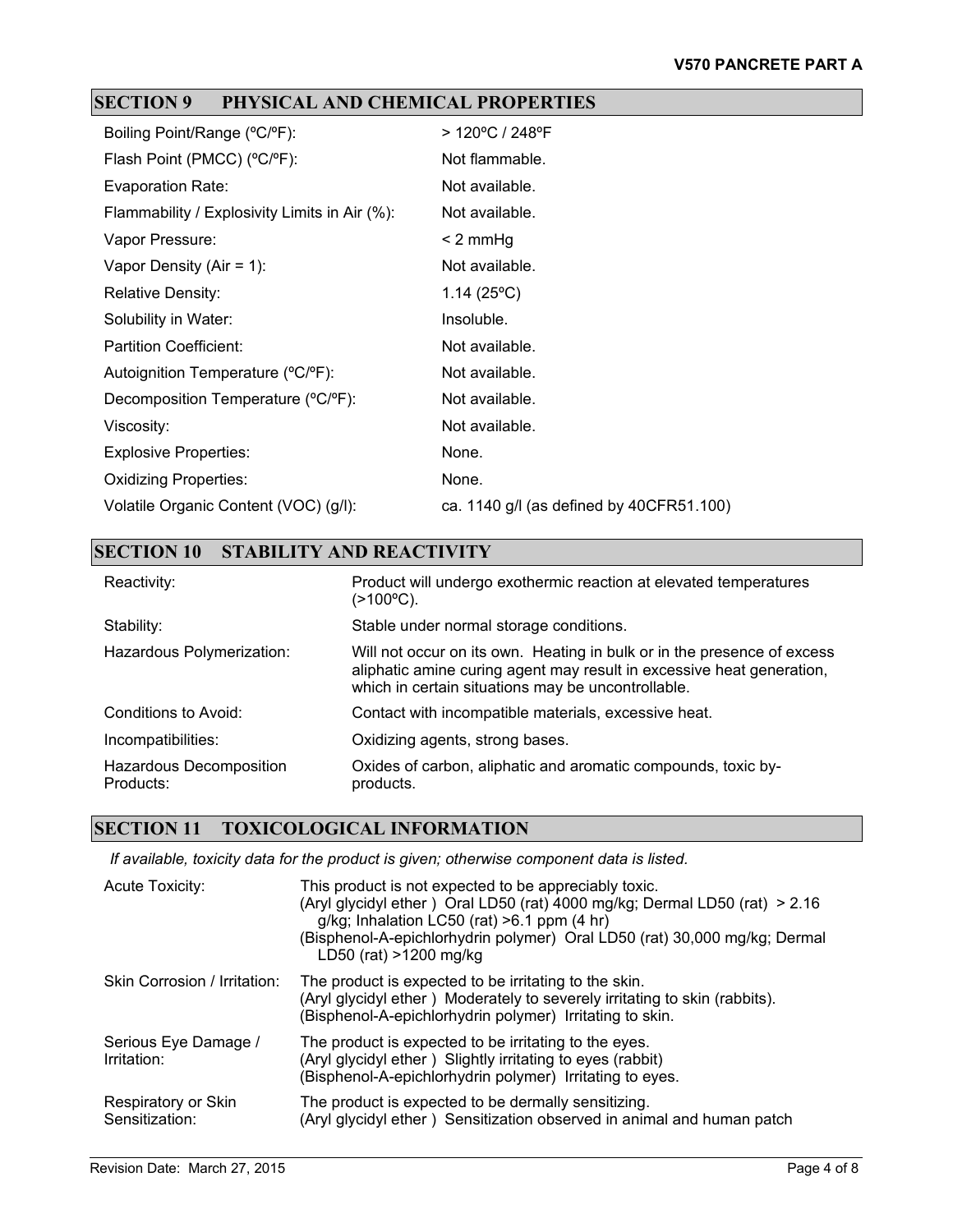# **SECTION 11 TOXICOLOGICAL INFORMATION**

|                                                                                                           | testing.<br>(Bisphenol-A-epichlorhydrin polymer) Potentially sensitizing to skin.                                                                                                                                                                                                                                                                                                                                                                        |
|-----------------------------------------------------------------------------------------------------------|----------------------------------------------------------------------------------------------------------------------------------------------------------------------------------------------------------------------------------------------------------------------------------------------------------------------------------------------------------------------------------------------------------------------------------------------------------|
| Mutagenicity:                                                                                             | This product may be mutagenic.<br>(Aryl glycidyl ether) Limited evidence of mutagenic activity by Ames testing.<br>Unscheduled DNA synthesis was increased up to 100 ppm. At 1000 ppm<br>unscheduled DNA synthesis was reduced. Micronucleus tests in mice<br>showed no genotoxic effect.<br>(Bisphenol-A-epichlorhydrin polymer) Equivocal evidence of mutagenicity by<br>in vitro and in vivo test systems.                                            |
| Carcinogenicity:                                                                                          | This product is not expected to be carcinogenic.<br>(Aryl glycidyl ether) No data.<br>(Bisphenol-A-epichlorhydrin polymer) No evidence of carcinogenic activity in<br>mice and rats by dermal application.                                                                                                                                                                                                                                               |
| Reproductive /<br>Developmental Toxicity:                                                                 | This product is not expected to be developmentally harmful.<br>(Aryl glycidyl ether) No data.<br>(Bisphenol-A-epichlorhydrin polymer) Resins based on the diglycidyl ether of<br>bisphenol A (DGEBPA) did not cause birth defects or other adverse effects<br>on the fetus when pregnant rabbits were exposed by skin contact or when<br>pregnant rats or rabbits were exposed orally. In animal studies, DGEBPA<br>did not interfere with reproduction. |
| Chronic/Subchronic<br><b>Toxicity: Specific Target</b><br>Organ/Systemic Toxicity -<br>Single Exposure:   | (Aryl glycidyl ether) No data.<br>(Bisphenol-A-epichlorhydrin polymer) No data.                                                                                                                                                                                                                                                                                                                                                                          |
| Chronic/Subchronic<br>Toxicity: Specific Target<br>Organ/Systemic Toxicity -<br><b>Repeated Exposure:</b> | (Aryl glycidyl ether) No data.<br>(Bisphenol-A-epichlorhydrin polymer) Repeated exposures to low molecular<br>weight epoxy resins of this type are not anticipated to cause any significant<br>adverse effects.                                                                                                                                                                                                                                          |
| <b>Aspiration Hazard:</b>                                                                                 | This product is not expected to be an aspiration hazard.                                                                                                                                                                                                                                                                                                                                                                                                 |
| Additional Information:                                                                                   | None.                                                                                                                                                                                                                                                                                                                                                                                                                                                    |

# **SECTION 12 ECOLOGICAL INFORMATION**

*If available, ecological data for the product is given; otherwise component data is listed.*

| <b>Acute Ecotoxicity:</b>  | This product may be toxic to aquatic species.<br>(Aryl glycidyl ether) LC50 (fish) 1-10 mg/l; EC50 (freshwater invertebrates)<br>1-10 mg/l; EC50 (algae) >100 mg/l<br>(Bisphenol-A-epichlorhydrin polymer) LC50 (Rainbow trout) 1.5 mg/l/96 hr;<br>LC50 (Zebra fish) 2.4 mg/l/96 hr; EC50 (Daphnia magna) 3.6 mg/l/24 hr. |
|----------------------------|---------------------------------------------------------------------------------------------------------------------------------------------------------------------------------------------------------------------------------------------------------------------------------------------------------------------------|
| Mobility:                  | (Aryl glycidyl ether) No data.<br>(Bisphenol-A-epichlorhydrin polymer) Epoxy resins will have low soil<br>mobility. In water, epoxy resins will settle and remain in sediment.                                                                                                                                            |
| Persistence/Degradability: | (Aryl glycidyl ether) Not readily biodegradable<br>(Bisphenol-A-epichlorhydrin polymer) Not readily biodegradable (12% in 28<br>days).                                                                                                                                                                                    |
| Bioaccumulation:           | (Aryl glycidyl ether) An estimated BCF of 12 suggests the potential for<br>bioconcentration in aquatic organisms is low.<br>(Bisphenol-A-epichlorhydrin polymer) Not expected to bioaccumulate<br>significantly.                                                                                                          |
| Other adverse effects:     | None.                                                                                                                                                                                                                                                                                                                     |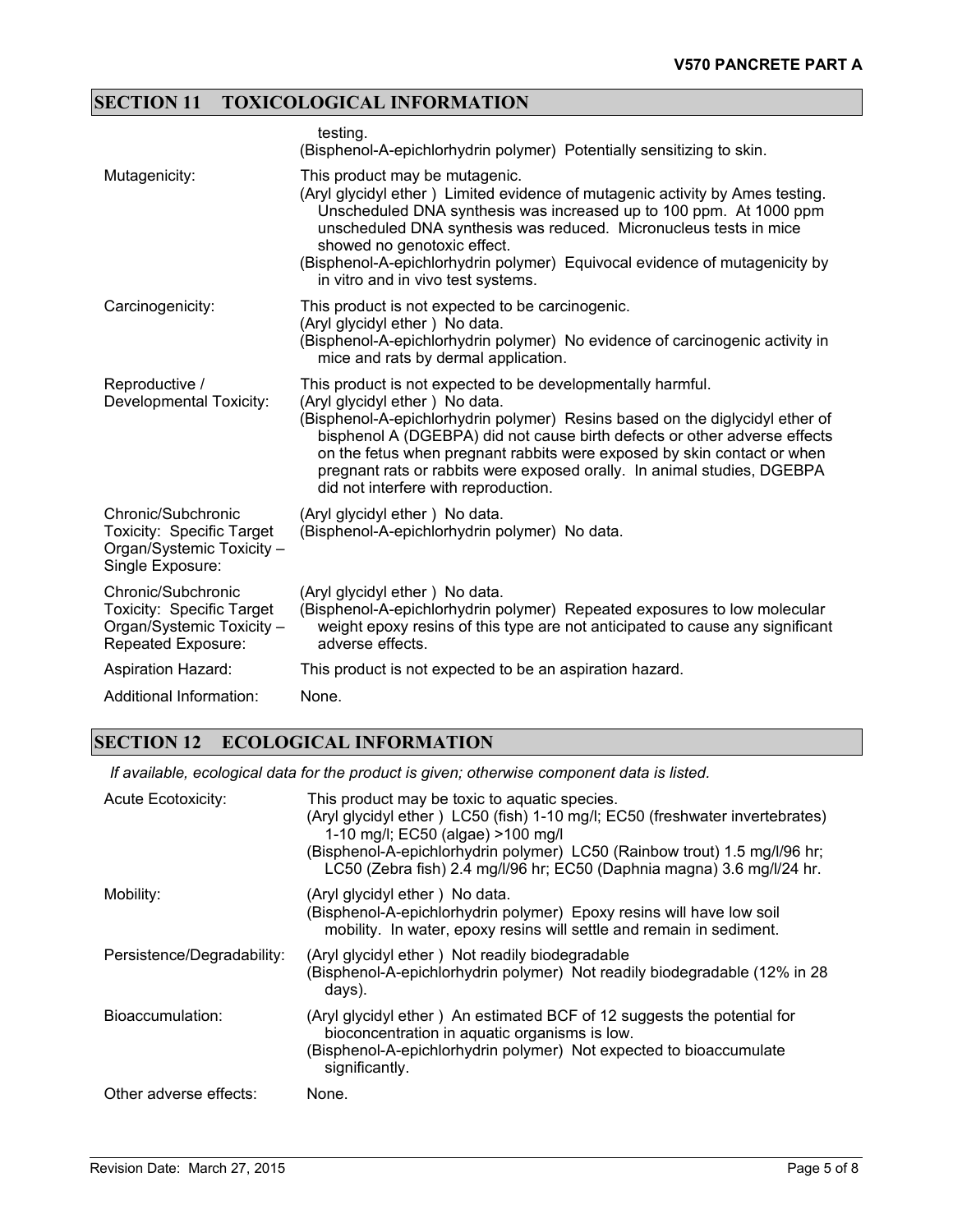## **SECTION 13 DISPOSAL CONSIDERATION**

| Environmental precautions: | Prevent the material from entering drains or water courses. Do not<br>discharge directly to a water source. Advise Authorities if spillage has<br>entered watercourse or sewer or has contaminated soil or vegetation.                                                                                                                                                                  |
|----------------------------|-----------------------------------------------------------------------------------------------------------------------------------------------------------------------------------------------------------------------------------------------------------------------------------------------------------------------------------------------------------------------------------------|
| Product Disposal:          | Dispose in accordance with all local, state (provincial), and federal<br>regulations. Under RCRA, it is the responsibility of the product's user to<br>determine at the time of disposal, whether the product meets RCRA criteria<br>for hazardous waste. This is because the product uses, transformations,<br>mixtures, processes, etc. may render the resulting materials hazardous. |
| Container Disposal:        | Do not remove label until container is thoroughly cleaned. Empty<br>containers may contain hazardous residues. This material and its<br>container must be disposed of in a safe way.                                                                                                                                                                                                    |

#### **SECTION 14 TRANSPORT INFORMATION**

| DOT Proper Shipping Name: | Not regulated                                                                                                                                          |
|---------------------------|--------------------------------------------------------------------------------------------------------------------------------------------------------|
| UN Number:                | None.                                                                                                                                                  |
| UN Class:                 | None.                                                                                                                                                  |
| UN Packaging Group:       | None.                                                                                                                                                  |
| Reportable Quantity:      | None.                                                                                                                                                  |
| Marine Pollutant:         | This product does not contain a listed marine pollutant; however, this<br>product will meet the criteria of a marine pollutant under the IMDG<br>Code. |

*Transportation classifications may vary by container volume and may be influenced by regional or country variations in regulations. Consult current IATA Regulations prior to shipping by air.*

### **SECTION 15 REGULATORY INFORMATION**

| US Toxic Substance Control<br>Act:                      | All components of this product are in compliance with the inventory<br>listing requirements of the U.S. Toxic Substances Control Act (TSCA)<br>Chemical Substance Inventory.                                                        |
|---------------------------------------------------------|-------------------------------------------------------------------------------------------------------------------------------------------------------------------------------------------------------------------------------------|
| <b>Canadian Domestic Substance</b><br>List:             | All components of this product are listed on the Canadian Domestic List.                                                                                                                                                            |
| EU Existing Inventory of<br><b>Chemical Substances:</b> | All components of this product are in compliance with the inventory<br>listing requirements of the E.U. Existing Inventory of Chemical<br>Substances (EINECS). All components of this product have been pre-<br>listed under REACh. |
| TSCA Sec. 12(b) Export<br>Notification:                 | This product does not contain a chemical at or above de minimis<br>concentrations which requires reporting.                                                                                                                         |
| Canadian WHMIS<br>Classification:                       | D.2.A, D.2.B                                                                                                                                                                                                                        |
|                                                         | This product has been classified in accordance with the hazard criteria of<br>the CPR and the SDS contains all of the information required by the<br>CPR.                                                                           |
| Massachusetts Right-To-Know:                            | This product does not contain materials subject to disclosure under the<br>Massachusetts' Right-To-Know Law.                                                                                                                        |
| New Jersey Right-To-Know:                               | This product does not contain materials subject to disclosure under the<br>New Jersey's Right-To-Know Law.                                                                                                                          |
| Pennsylvania Right-To-Know:                             | This product does not contain materials subject to disclosure under the<br>Pennsylvania's Right-To-Know Law.                                                                                                                        |
| California Proposition 65:                              | This product does not contain materials which the State of California has                                                                                                                                                           |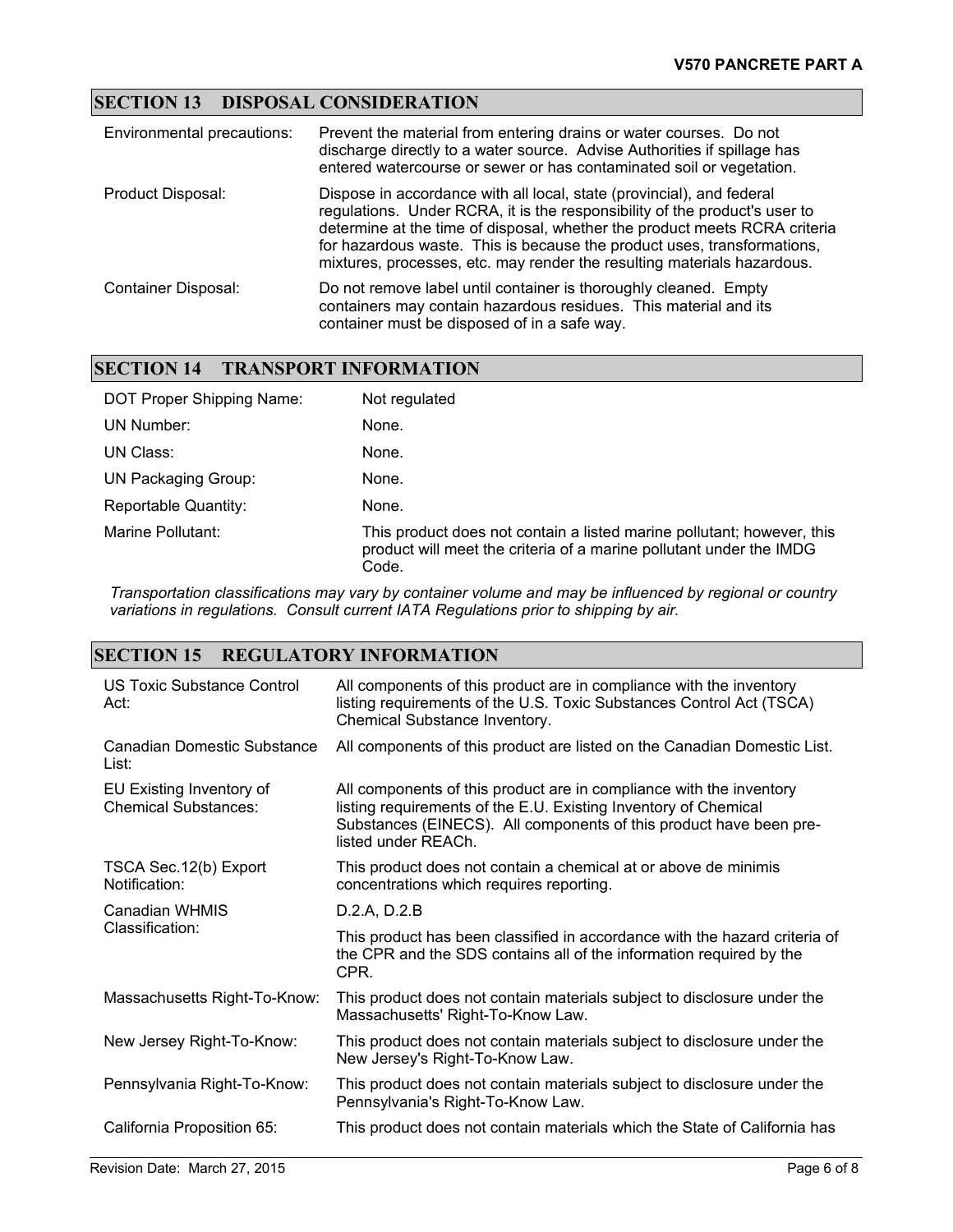# **SECTION 15 REGULATORY INFORMATION**

|                                                                          |                                        | found to cause cancer, birth defects or other reproductive harm.        |
|--------------------------------------------------------------------------|----------------------------------------|-------------------------------------------------------------------------|
| <b>SARA TITLE III-Section</b><br>311/312 Categorization (40<br>CFR 370): |                                        | Immediate (acute), delayed (chronic) hazard                             |
| SARA TITLE III-Section 313<br>(40 CFR 372):                              | at or above de minimis concentrations. | This product does not contain materials which are listed in Section 313 |
| <b>CERCLA Hazardous</b><br>Substance (40 CFR 302)                        | CERCLA and Section 304 of EPCRA        | This product does not contain materials subject to reporting under      |
| Water Hazard Class (WGK):                                                |                                        | This product is water-endangering (WGK=2).                              |
| Other Chemical Inventories:                                              | Australia (AICS):                      | All components listed.                                                  |
|                                                                          | China (IECSC):                         | All components listed.                                                  |
|                                                                          | Japan (ENCS):                          | All components listed.                                                  |
|                                                                          | Korea (KCI):                           | All components listed.                                                  |
|                                                                          | Philippines (PICCS):                   | All components listed.                                                  |

# **SECTION 16 OTHER INFORMATION**

| NFPA Rating - HEALTH:        | 2                                                                                                                                                                                                 |                                                                                                                                                                                                                                                                                                                                                                                                                                                                                                                                                                                                                                                                                                                                                                                                                                                                                                                       |                |
|------------------------------|---------------------------------------------------------------------------------------------------------------------------------------------------------------------------------------------------|-----------------------------------------------------------------------------------------------------------------------------------------------------------------------------------------------------------------------------------------------------------------------------------------------------------------------------------------------------------------------------------------------------------------------------------------------------------------------------------------------------------------------------------------------------------------------------------------------------------------------------------------------------------------------------------------------------------------------------------------------------------------------------------------------------------------------------------------------------------------------------------------------------------------------|----------------|
| NFPA Rating - FIRE:          | 1                                                                                                                                                                                                 |                                                                                                                                                                                                                                                                                                                                                                                                                                                                                                                                                                                                                                                                                                                                                                                                                                                                                                                       |                |
| NFPA Rating - REACTIVITY:    | 1                                                                                                                                                                                                 |                                                                                                                                                                                                                                                                                                                                                                                                                                                                                                                                                                                                                                                                                                                                                                                                                                                                                                                       |                |
| NFPA Rating - SPECIAL:       | <b>NONE</b>                                                                                                                                                                                       |                                                                                                                                                                                                                                                                                                                                                                                                                                                                                                                                                                                                                                                                                                                                                                                                                                                                                                                       |                |
| SDS Date Issued:             |                                                                                                                                                                                                   | March 27, 2015                                                                                                                                                                                                                                                                                                                                                                                                                                                                                                                                                                                                                                                                                                                                                                                                                                                                                                        |                |
| <b>SDS Current Version:</b>  | 1.0                                                                                                                                                                                               | Version Date:                                                                                                                                                                                                                                                                                                                                                                                                                                                                                                                                                                                                                                                                                                                                                                                                                                                                                                         | March 27, 2015 |
| <b>SDS Revision History:</b> |                                                                                                                                                                                                   | v1.0 Initial version.                                                                                                                                                                                                                                                                                                                                                                                                                                                                                                                                                                                                                                                                                                                                                                                                                                                                                                 |                |
| Abbreviations:               | GHS:<br>CAS#:<br>OSHA:<br>NFPA:<br>DOT:<br>RCRA:<br>TLV:<br>TWA:<br>PEL:<br>STEL:<br>WEEL:<br>AIHA:<br>NTP:<br>IARC:<br>R:<br>S:<br>LD50:<br>LC50:<br>EC50:<br><b>BCF</b><br>BOD:<br>Koc:<br>Tlm: | Globally Harmonized System of Classification and Labeling of<br>Chemicals<br><b>Chemical Abstract Services Number</b><br>ACGIH: American Conference of Governmental Industrial Hygienists<br>Occupational Safety and Health Administration<br>National Fire Protection Association<br>US Department of Transportation<br>US Resource Conservation and Recovery Act<br><b>Threshold Limit Value</b><br>Time-Weighted Average<br>Permissible Exposure Limit<br>Short Term Exposure Limit<br>Workplace Environmental Exposure Levels<br>American Industrial Hygiene Association<br>National Toxicology Program<br>International Agency for Research on Cancer<br><b>Risk</b><br>Safety<br>Lethal Dose 50%<br>Lethal Concentration 50%<br><b>Effective Concentration 50%</b><br><b>Bioconcentration Factor</b><br><b>Biological Oxygen Demand</b><br>Soil Organic Carbon Partition Coefficient.<br>Median Tolerance Limit |                |
| Key References:              |                                                                                                                                                                                                   | United States National Library of Medicine's TOXNET<br>Patty's Toxicology, 5 <sup>th</sup> Edition                                                                                                                                                                                                                                                                                                                                                                                                                                                                                                                                                                                                                                                                                                                                                                                                                    |                |